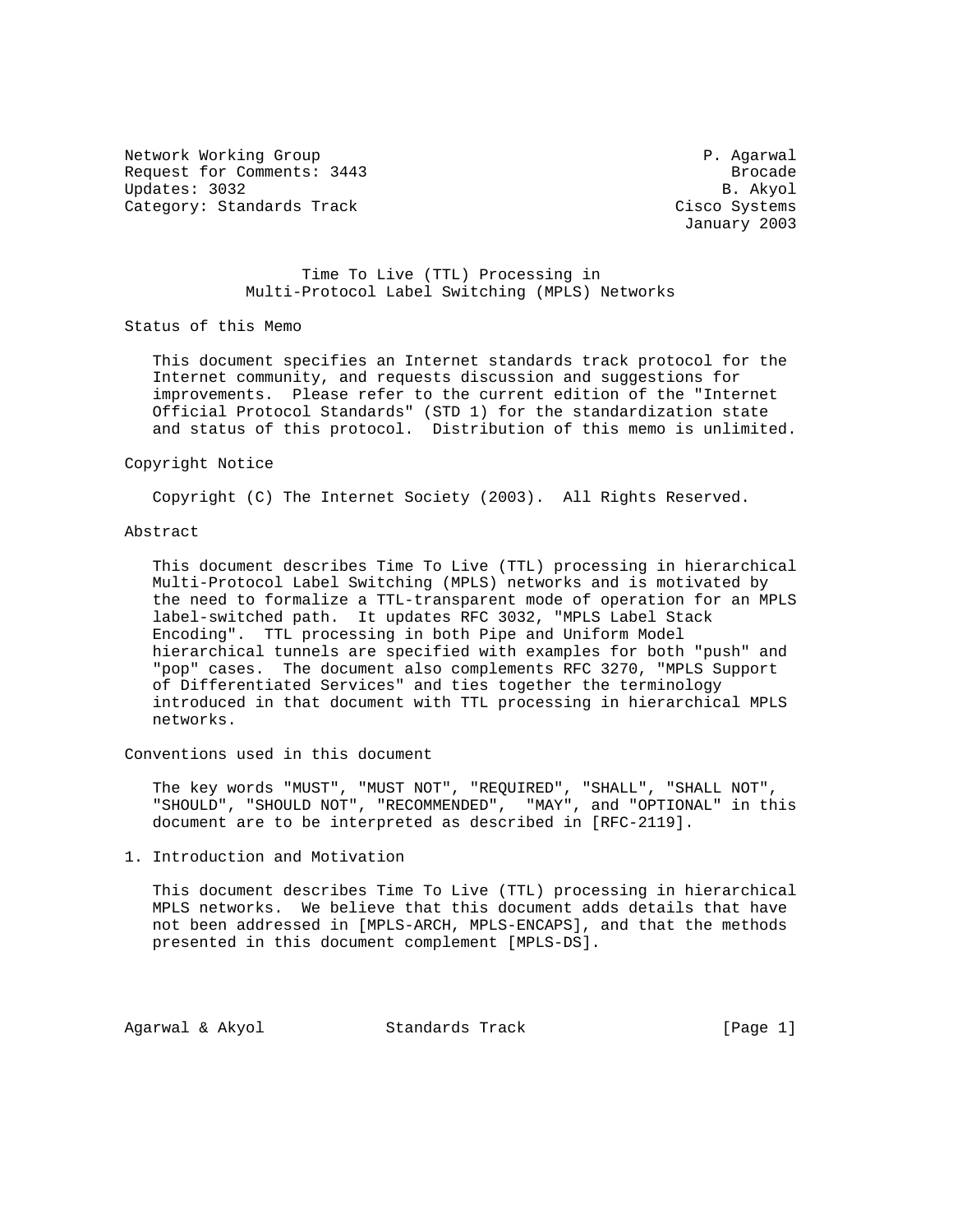In particular, a new mode of operation (referred to as the Pipe Model) is introduced to support the practice of configuring MPLS LSPs such that packets transiting the LSP see the tunnel as a single hop regardless of the number of intermediary label switch routers (LSR). The Pipe Model for TTL is currently being used in multiple networks and is provided as an option configurable by the network operator by several vendors.

 This document formalizes the TTL processing in MPLS networks and ties it with the terminology introduced in [MPLS-DS].

- 2. TTL Processing in MPLS Networks
- 2.1. Changes to RFC 3032 [MPLS-ENCAPS]
	- a) [MPLS-ENCAPS] only covers the Uniform Model and does NOT address the Pipe Model or the Short Pipe Model. This document addresses these two models and for completeness will also address the Uniform Model.
	- b) [MPLS-ENCAPS] does not cover hierarchical LSPs. This document addresses this issue.
	- c) [MPLS-ENCAPS] does not define TTL processing in the presence of Penultimate Hop Popping (PHP). This document addresses this issue.
- 2.2. Terminology and Background

 As defined in [MPLS-ENCAPS], MPLS packets use a MPLS shim header that indicates the following information about a packet:

- a) MPLS Label (20 bits)
- b) TTL (8 bits)
- c) Bottom of stack (1 bit)
- d) Experimental bits (3 bits)

 The experimental bits were later redefined in [MPLS-DS] to indicate the scheduling and shaping behavior that could be associated with an MPLS packet.

 [MPLS-DS] also defined two models for MPLS tunnel operation: Pipe and Uniform Models. In the Pipe Model, a MPLS network acts like a circuit when MPLS packets traverse the network such that only the LSP ingress and egress points are visible to nodes that are outside the tunnel. A Short variation of the Pipe Model is also defined in [MPLS-DS] to differentiate between different egress forwarding and QoS treatments. On the other hand, the Uniform Model makes all the

Agarwal & Akyol Standards Track [Page 2]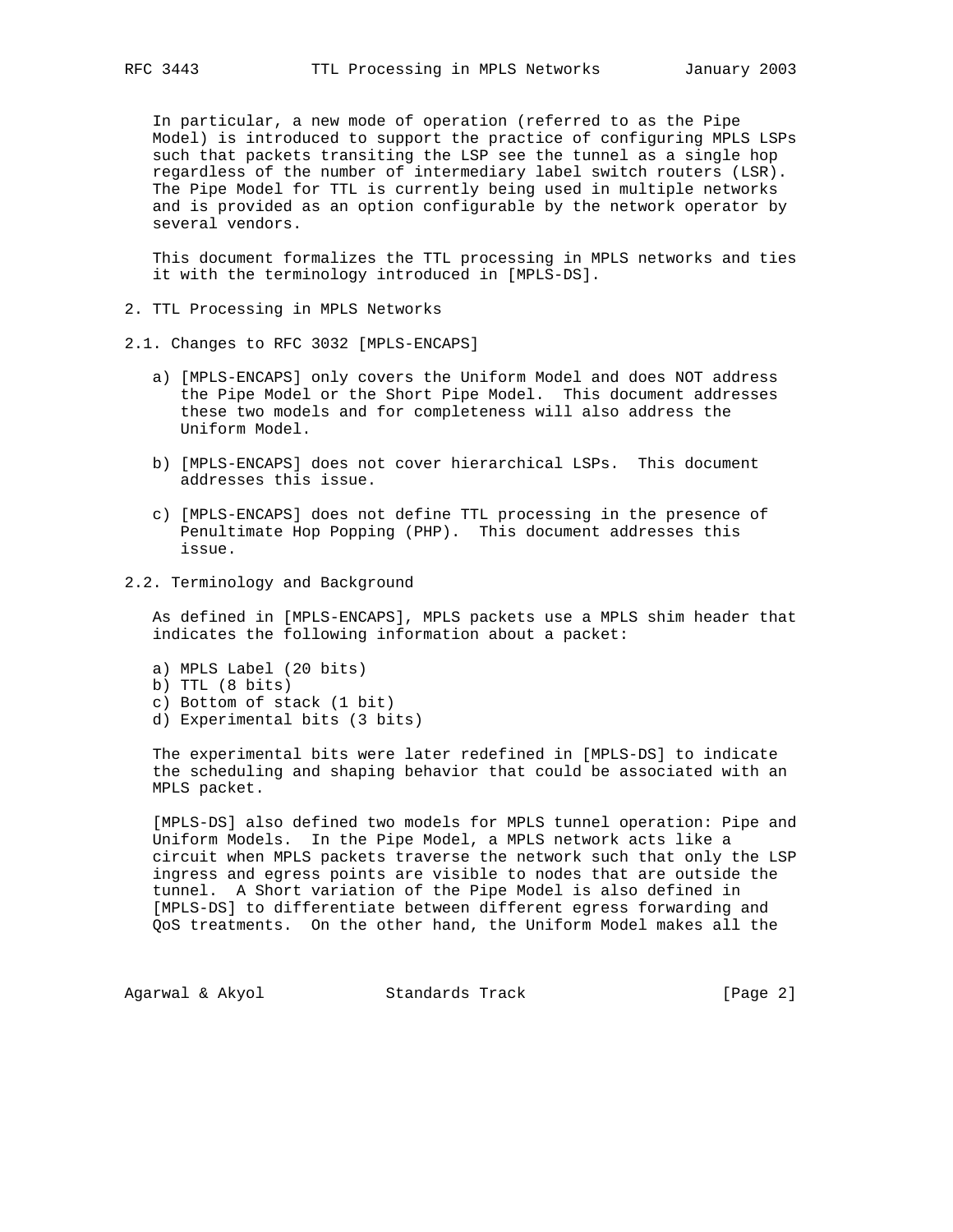nodes that a LSP traverses visible to nodes outside the tunnel. We will extend the Pipe and Uniform Models to include TTL processing in the following sections. Furthermore, TTL processing, when performing PHP, is also described in this document. For a detailed description of Pipe and Uniform Models, please see [MPLS-DS].

 TTL processing in MPLS networks can be broken down into two logical blocks: (i) the incoming TTL determination to take into account any tunnel egress due to MPLS Pop operations; (ii) packet processing of (possibly) exposed packets and outgoing TTLs.

 We also note here that signaling the LSP type (Pipe, Short Pipe or Uniform Model) is out of the scope of this document, and that is also not addressed in the current versions of the label distribution protocols, e.g. LDP [MPLS-LDP] and RSVP-TE [MPLS-RSVP]. Currently, the LSP type is configured by the network operator manually by means of either a command line or network management interface.

2.3. New Terminology

 iTTL: The TTL value to use as the incoming TTL. No checks are performed on the iTTL.

 oTTL: This is the TTL value used as the outgoing TTL value (see section 3.5 for exception). It is always (iTTL - 1) unless otherwise stated.

 oTTL Check: Check if oTTL is greater than 0. If the oTTL Check is false, then the packet is not forwarded. Note that the oTTL check is performed only if any outgoing TTL (either IP or MPLS) is set to oTTL (see section 3.5 for exception).

### 3. TTL Processing in different Models

 This section describes the TTL processing for LSPs conforming to each of the 3 models (Uniform, Short Pipe and Pipe) in the presence/absence of PHP (where applicable).

Agarwal & Akyol Standards Track [Page 3]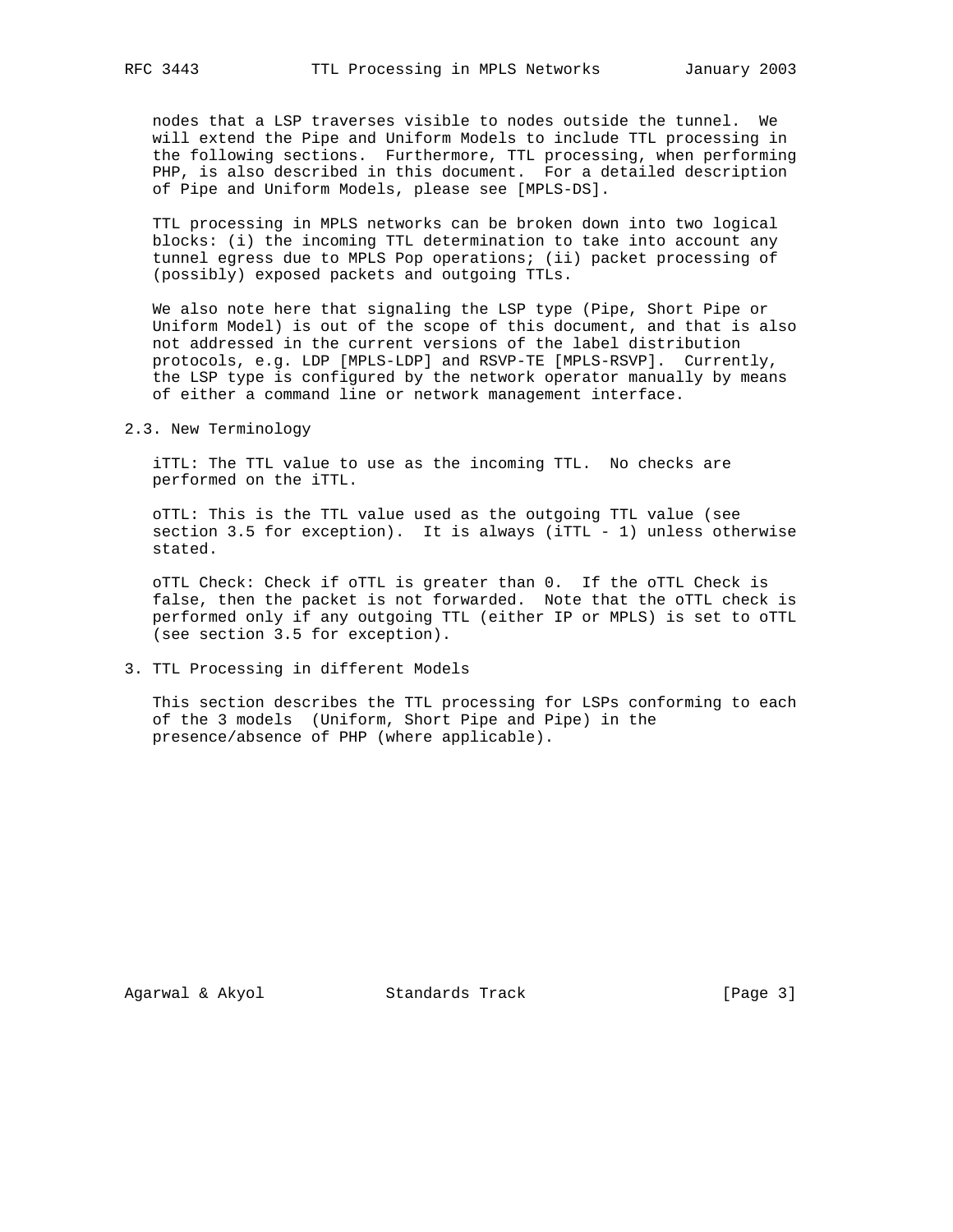3.1. TTL Processing for Uniform Model LSPs (with or without PHP)

(consistent with [MPLS-ENCAPS]):

 ========== LSP =============================> +--Swap--(n-2)-...-swap--(n-i)---+  $\sqrt{2}$  (outer header)  $(n-1)$   $(n-i)$  $\sqrt{2}$  >--(n)--Push...............(x).....................Pop--(n-i-1)-> (I) (inner header) (E or P) (n) represents the TTL value in the corresponding header (x) represents non-meaningful TTL information (I) represents the LSP ingress node (P) represents the LSP penultimate node (E) represents the LSP Egress node

 This picture shows TTL processing for a Uniform Model MPLS LSP. Note that the inner and outer TTLs of the packets are synchronized at tunnel ingress and egress.

3.2. TTL Processing for Short Pipe Model LSPs

3.2.1. TTL Processing for Short Pipe Model LSPs without PHP

========== LSP =============================>

 +--Swap--(N-1)-...-swap--(N-i)-----+  $\sqrt{2}$  (outer header)  $(N)$   $(N-i)$  $\sqrt{ }$  >--(n)--Push...............(n-1).....................Pop--(n-2)-> (I) (inner header) (E)

 (N) represents the TTL value (may have no relationship to n) (n) represents the tunneled TTL value in the encapsulated header (I) represents the LSP ingress node (E) represents the LSP Egress node

 The Short Pipe Model was introduced in [MPLS-DS]. In the Short Pipe Model, the forwarding treatment at the egress LSR is based on the tunneled packet, as opposed to the encapsulating packet.

Agarwal & Akyol Standards Track [Page 4]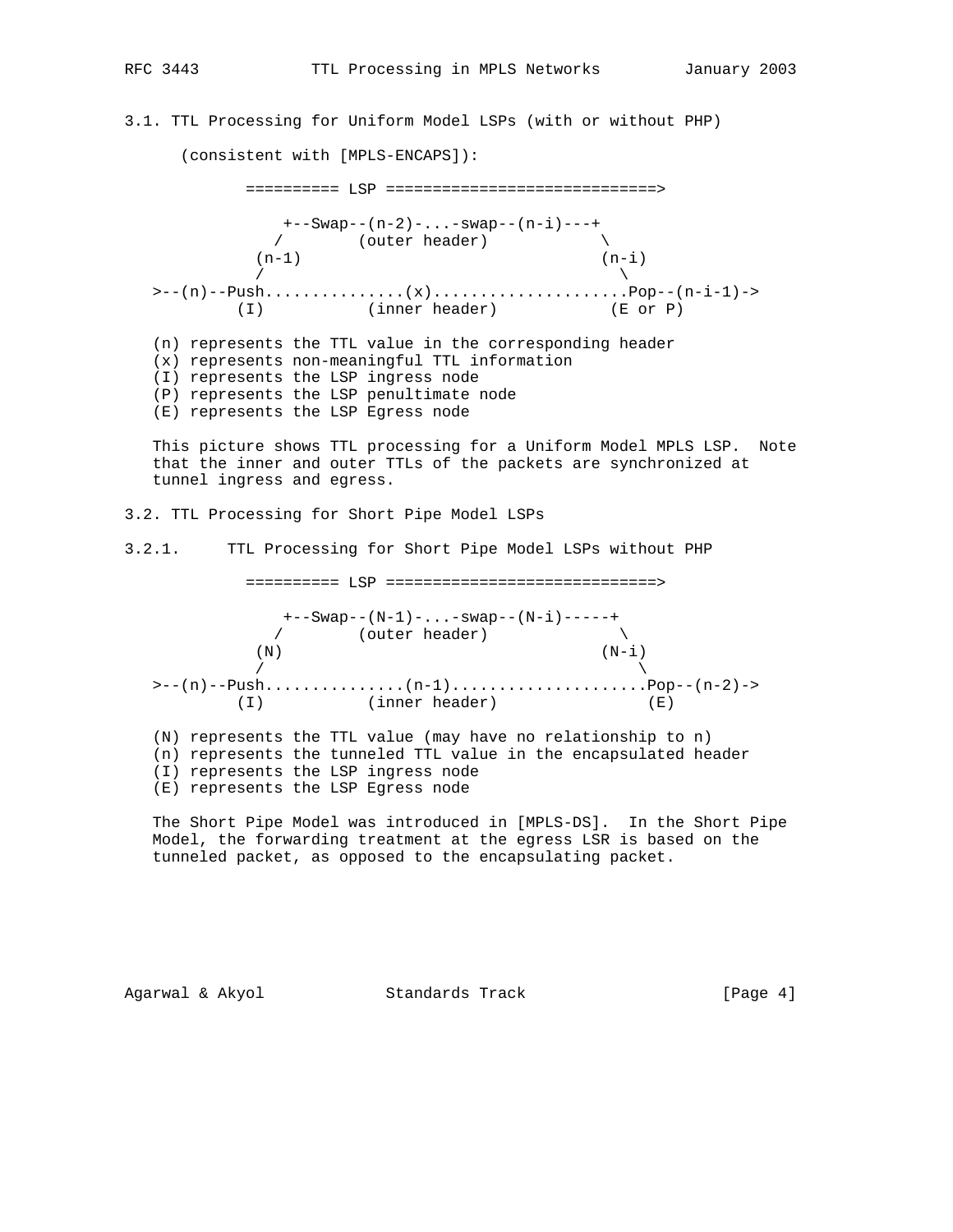3.2.2. TTL Processing for Short Pipe Model with PHP:

 ========== LSP =====================================> +-Swap-(N-1)-...-swap-(N-i)-+ / (outer header) \  $(N)$   $(N-i)$  $\sqrt{2}$  $\geq --(n)$ --Push..............(n-1).....................Pop-(n-1)-Decr.-(n-2)-> (I) (inner header) (P) (E) (N) represents the TTL value (may have no relationship to n) (n) represents the tunneled TTL value in the encapsulated header (I) represents the LSP ingress node (P) represents the LSP penultimate node (E) represents the LSP egress node. Since the label has already been popped by the LSP's penultimate node, the LSP egress node just decrements the header TTL. Also note that at the end of the Short Pipe Model LSP, the TTL of the tunneled packet has been decremented by two, with or without PHP. 3.3. TTL Processing for Pipe Model LSPs (without PHP only):

 ========== LSP =============================> +--Swap--(N-1)-...-swap--(N-i)-----+  $\sqrt{2}$  (outer header)  $(N)$   $(N-i)$  $\sqrt{ }$  >--(n)--Push...............(n-1)....................Pop--(n-2)-> (I) (inner header) (E) (N) represents the TTL value (may have no relationship to n) (n) represents the tunneled TTL value in the encapsulated header (I) represents the LSP ingress node (E) represents the LSP Egress node

 From the TTL perspective, the treatment for a Pipe Model LSP is identical to the Short Pipe Model without PHP.

Agarwal & Akyol Standards Track [Page 5]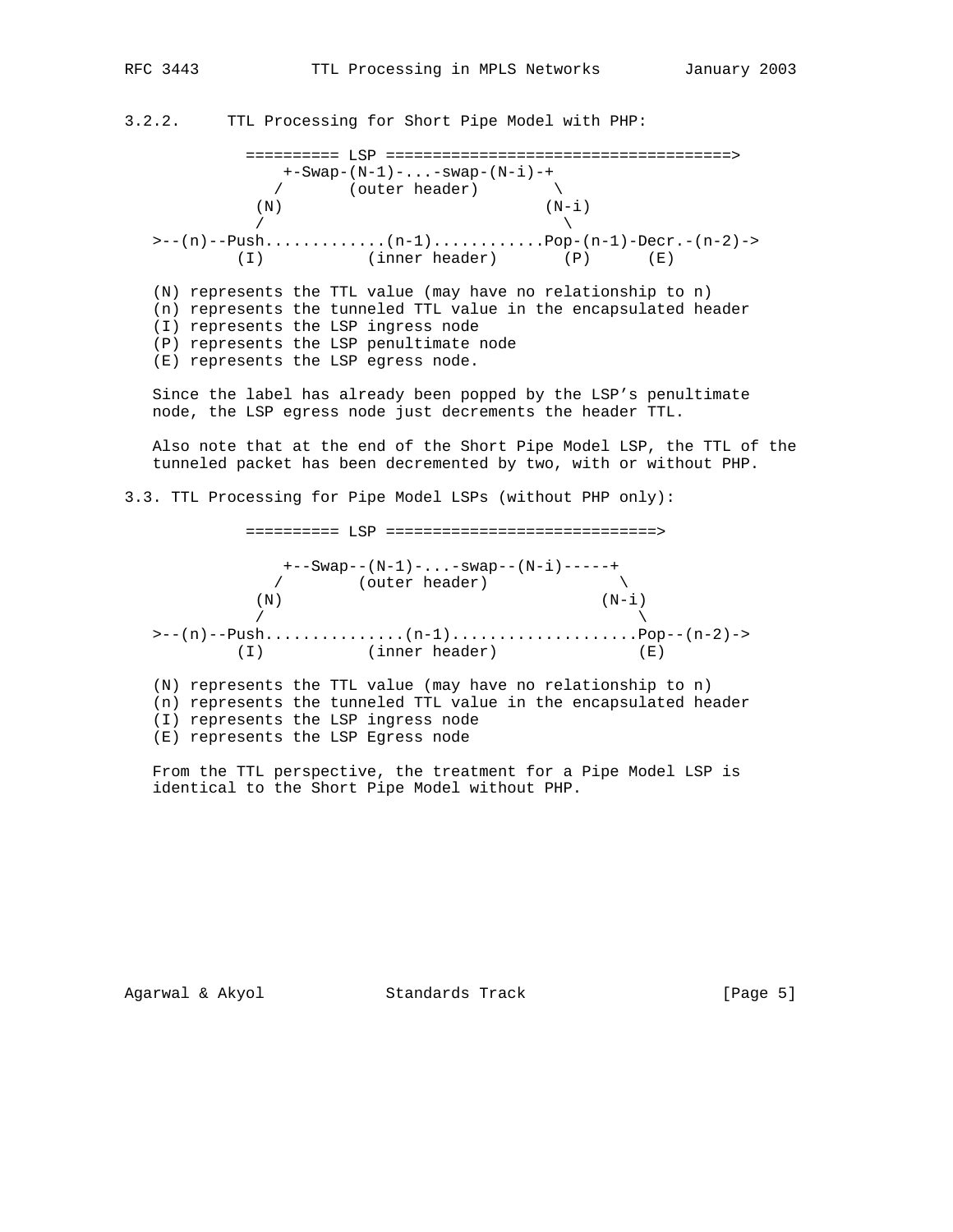3.4. Incoming TTL (iTTL) determination

 If the incoming packet is an IP packet, then the iTTL is the TTL value of the incoming IP packet.

 If the incoming packet is an MPLS packet and we are performing a Push/Swap/PHP, then the iTTL is the TTL of the topmost incoming label.

 If the incoming packet is an MPLS packet and we are performing a Pop (tunnel termination), the iTTL is based on the tunnel type (Pipe or Uniform) of the LSP that was popped. If the popped label belonged to a Pipe Model LSP, then the iTTL is the value of the TTL field of the header, exposed after the label was popped (note that for the purpose of this document, the exposed header may be either an IP header or an MPLS label). If the popped label belonged to a Uniform Model LSP, then the iTTL is equal to the TTL of the popped label. If multiple Pop operations are performed sequentially, then the procedure given above is repeated with one exception: the iTTL computed during the previous Pop is used as the TTL of subsequent labels being popped; i.e. the TTL contained in the subsequent label is essentially ignored and replaced with the iTTL computed during the previous pop.

3.5. Outgoing TTL Determination and Packet Processing

 After the iTTL computation is performed, the oTTL check is performed. If the oTTL check succeeds, then the outgoing TTL of the (labeled/unlabeled) packet is calculated and packet headers are updated as defined below.

 If the packet was routed as an IP packet, the TTL value of the IP packet is set to  $\text{OTTL}$  (iTTL - 1). The TTL value(s) for any pushed label(s) is determined as described in section 3.6.

For packets that are routed as MPLS, we have four cases:

- 1) Swap-only: The routed label is swapped with another label and the TTL field of the outgoing label is set to oTTL.
- 2) Swap followed by a Push: The swapped operation is performed as described in (1). The TTL value(s) of any pushed label(s) is determined as described in section 3.6.
- 3) Penultimate Hop Pop (PHP): The routed label is popped. The oTTL check should be performed irrespective of whether the oTTL is used to update the TTL field of the outgoing header. If the PHPed label belonged to a Short Pipe Model LSP, then the TTL field of the PHP exposed header is neither checked nor updated. If the

Agarwal & Akyol Standards Track [Page 6]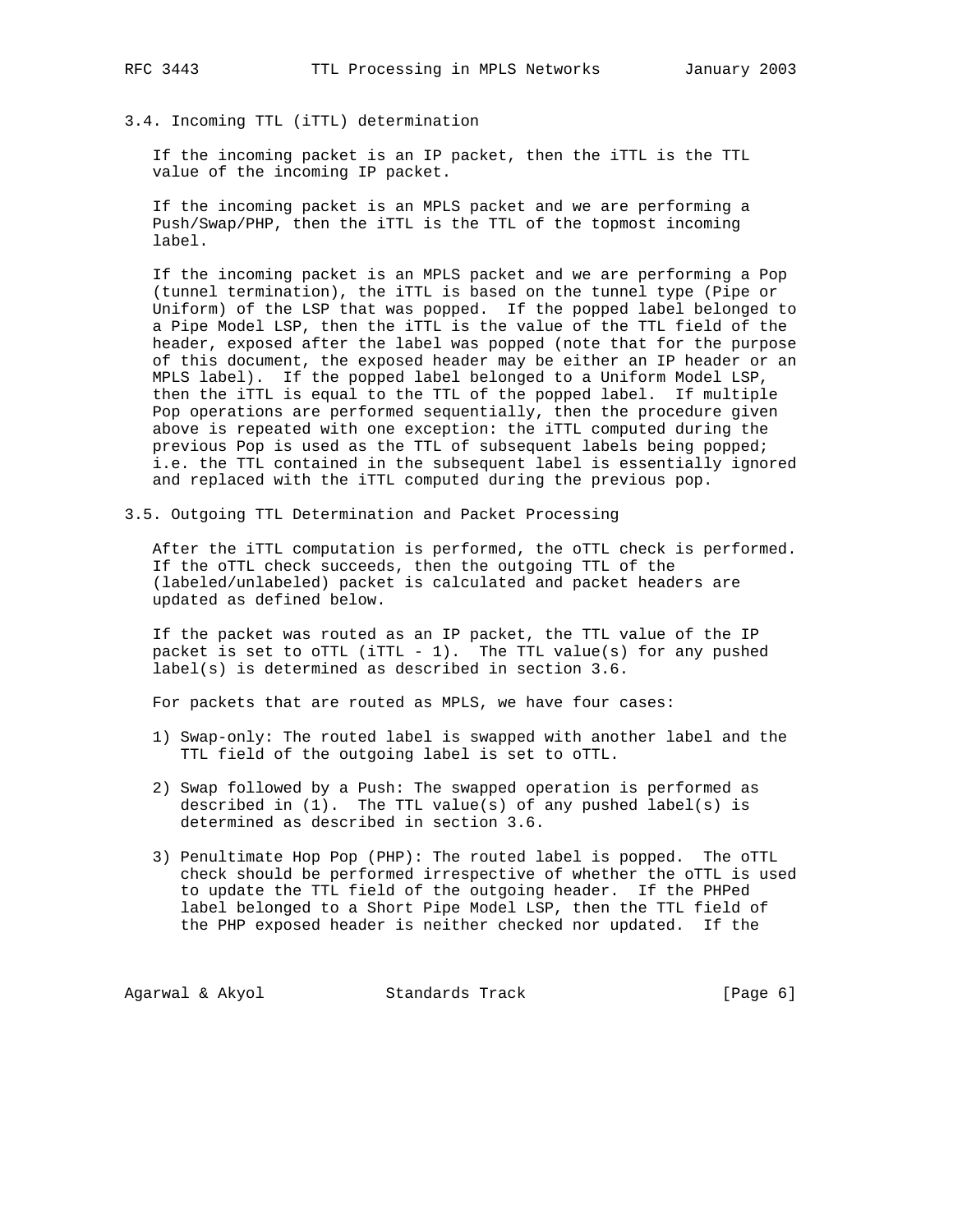PHPed label was a Uniform Model LSP, then the TTL field of the PHP exposed header is set to the oTTL. The TTL value(s) of additional labels are determined as described in section 3.6

- 4) Pop: The pop operation happens before routing and hence it is not considered here.
- 3.6. Tunnel Ingress Processing (Push)

 For each pushed Uniform Model label, the TTL is copied from the label/IP-packet immediately underneath it.

 For each pushed Pipe Model or Short Pipe Model label, the TTL field is set to a value configured by the network operator. In most implementations, this value is set to 255 by default.

- 3.7. Implementation Remarks
	- 1) Although iTTL can be decremented by a value larger than 1 while it is being updated or oTTL is being determined, this feature should be only used for compensating for network nodes that are not capable of decrementing TTL values.
	- 2) Whenever iTTL is decremented, the implementer must make sure that the value does not become negative.
	- 3) In the Short Pipe Model with PHP enabled, the TTL of the tunneled packet is unchanged after the PHP operation.
- 4. Conclusion

 This Internet Document describes how the TTL field can be processed in an MPLS network. We clarified the various methods that are applied in the presence of hierarchical tunnels and completed the integration of Pipe and Uniform Models with TTL processing.

5. Security Considerations

 This document does not add any new security issues other than the ones defined in [MPLS-ENCAPS, MPLS-DS]. In particular, the document does not define a new protocol or expand an existing one and does not introduce security problems into the existing protocols. The authors believe that clarification of TTL handling in MPLS networks benefits service providers and their customers since troubleshooting is simplified.

Agarwal & Akyol Standards Track [Page 7]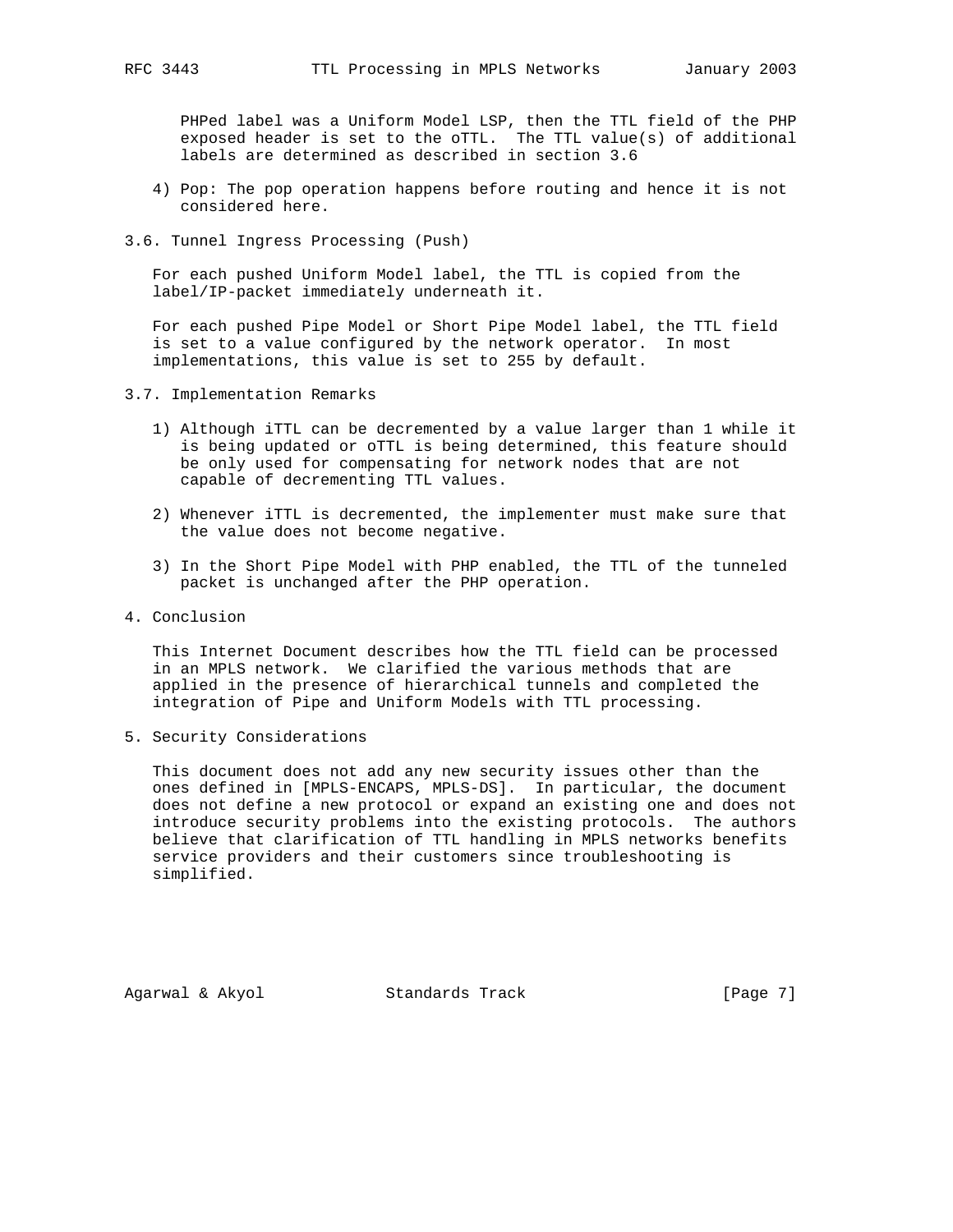### 6. References

- 6.1. Normative References
	- [RFC-2119] Bradner, S. "Key words for use in RFC's to Indicate Requirement Levels", BCP 14, RFC 2119, March 1997.
	- [MPLS-ARCH] Rosen, E., Viswanathan, A. and R. Callon, "Multiprotocol Label Switching Architecture", RFC 3031, January 2001.
	- [MPLS-ENCAPS] Rosen, E., Tappan, D., Fedorkow, G., Rekhter, Y., Farinacci, D., Li, T. and A. Conta, "MPLS Label Stack Encoding", RFC 3032, January 2001.
	- [MPLS-DS] Le Faucheur, F., Wu, L., Davie, B., Davari, S., Vaananen, P., Krishnan, R., Cheval, P. and J. Heinanen, "Multi-Protocol Label Switching (MPLS) Support of Differentiated Services", RFC 3270, May 2002.

6.2. Informative References

- [MPLS-LDP] Andersson, L., Doolan, P., Feldman, N., Fredette, A. and B. Thomas, "LDP Specification", RFC 3036, January 2001.
- [MPLS-RSVP] Awduche, D., Berger, L., Gan, D., Li, T., Srinivasan, V. and G. Swallow, "RSVP-TE: Extensions to RSVP for LSP Tunnels", RFC 3209, December 2001.
- 7. Acknowledgements

 The authors would like to thank the members of the MPLS working group for their feedback. We would especially like to thank Shahram Davari and Loa Andersson for their careful review of the document and their comments.

Agarwal & Akyol Standards Track [Page 8]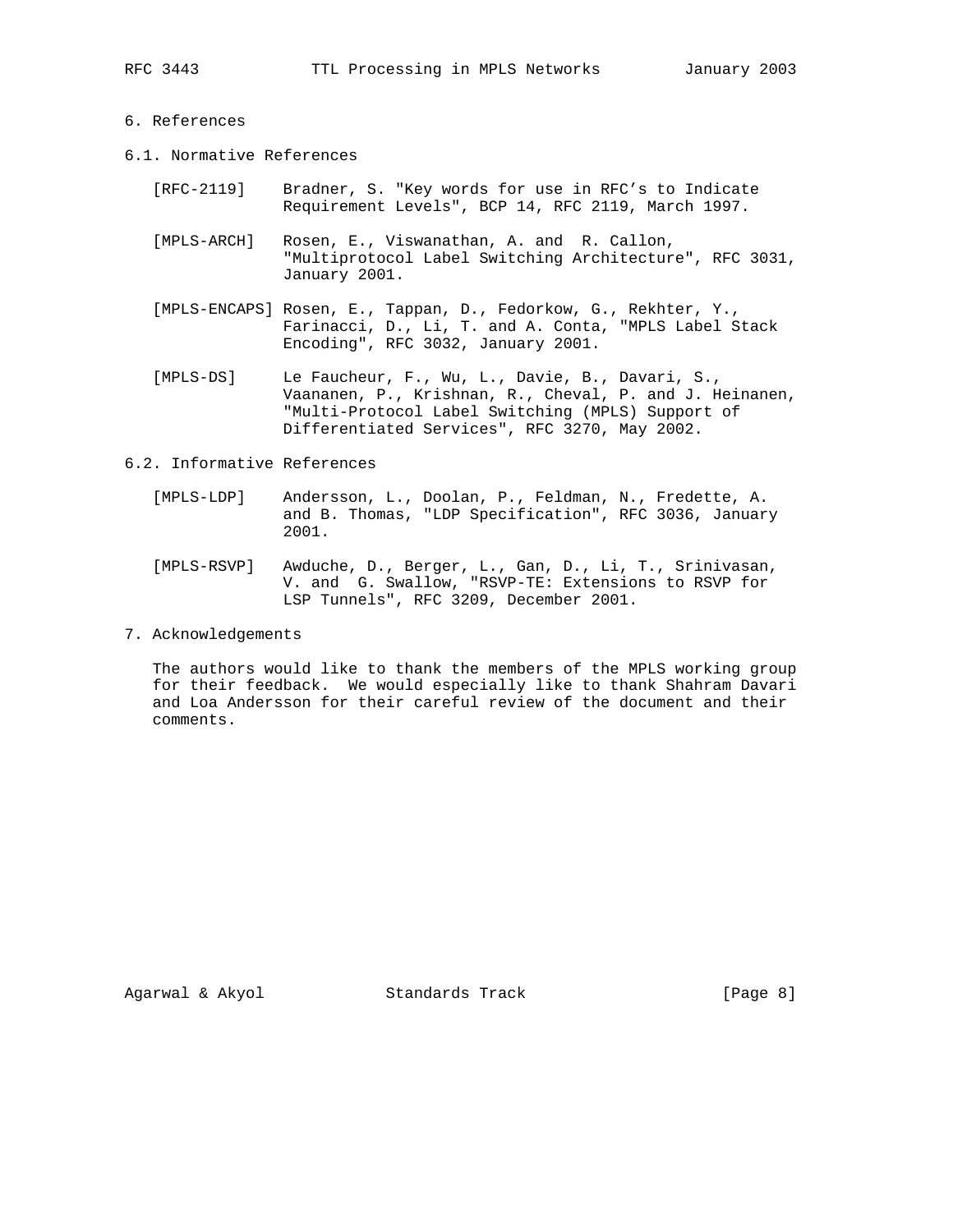8. Author's Addresses

 Puneet Agarwal Brocade Communications Systems, Inc. 1745 Technology Drive San Jose, CA 95110

EMail: puneet@acm.org

 Bora Akyol Cisco Systems 170 W. Tasman Drive San Jose, CA 95134

EMail: bora@cisco.com

Agarwal & Akyol Standards Track [Page 9]